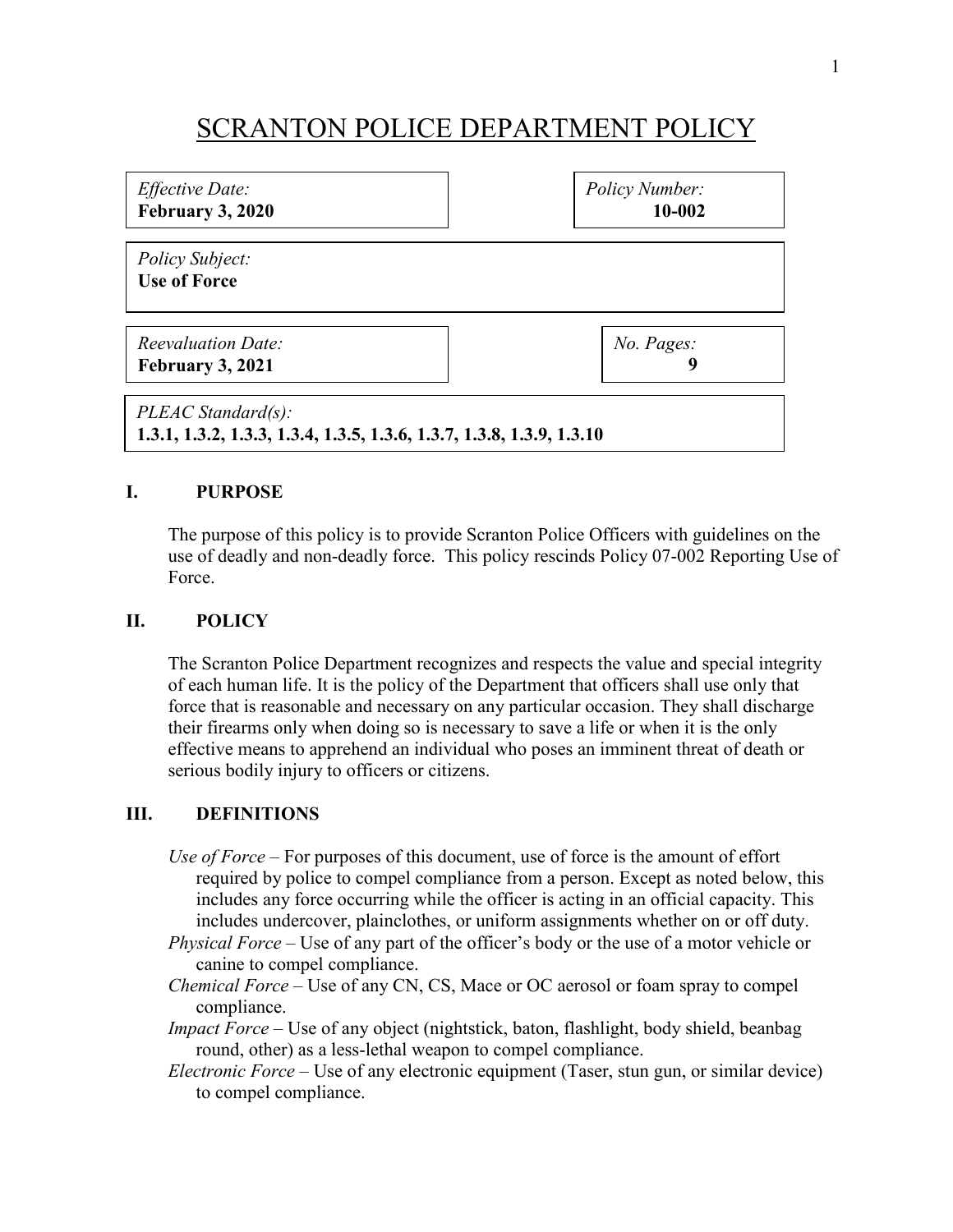*Firearms Force* – The discharge of a firearm of any type to compel compliance.

*Bodily Injury* – Impairment of physical condition or substantial pain.

- *Serious Bodily Injury* Bodily injury which creates a substantial risk of death or which causes serious, permanent disfigurement, or protracted loss or impairment of the function of any bodily member or organ.
- *Deadly Force* Force that can cause death or serious bodily injury.
- *Non-Deadly Force* Force that is not intended, nor reasonably likely to, result in death or serious bodily injury.
- *Reasonable Belief* The existence of facts, or combination of facts, that the circumstances are such to cause a reasonable person to believe them to be true.
- *Control* Force used by an officer to influence or overcome the unlawful or physical actions of a subject.

*Resistance* – The subject's attempt to evade an officer's attempts to control.

*Neck Restraint Control Technique –* A hard control technique applied to the neck designed to restrict blood and/or air flow.

## **IV. USE OF FORCE CONTINUUM**

- A. Officers are confronted daily with situations requiring the use of force to affect an arrest or ensure public safety. The degree of force used depends on what the officer perceives as reasonable and necessary under the circumstances. Facts or circumstances unknown to the officer will not be considered in later determining whether force was justified. It is the policy of the Department that officers use only that amount of force, including deadly force, which an officer reasonably believes to be necessary to apprehend and arrest or any force which officers reasonably believe to be necessary to defend themselves or another from bodily injury.
- B. The Department expects an officer to employ only the force necessary to accomplish a lawful purpose. The officer may resort to a greater degree of force to overcome either increasing resistance or an increasingly dangerous threat to public safety; however, the level of response must be commensurate with the level of threat presented. The escalation in the use of force typically follows a pattern of increasing levels, as does the de-escalation of force as the threat diminishes. Officers are trained in the use of force continuum as a guideline in determining both the level of threat faced and the appropriate degree of force to be used in response to that threat. Nothing in this policy requires an officer to confine his or her progression only to the next level in the continuum, if confronted with an immediate or sudden greatly increased level of threat or risk.
	- 1. Officer Presence
	- 2. Verbal Directions
	- 3. Restraint  $\&$  Soft Control Techniques Basic defensive tactics and techniques designed to gain compliance with minimal resistance.
	- 4. Aerosol Subject Restraint (ASR)/OC An officer may deploy ASR spray immediately if faced with a combative subject or if the soft control techniques fail and the situation continues to escalate.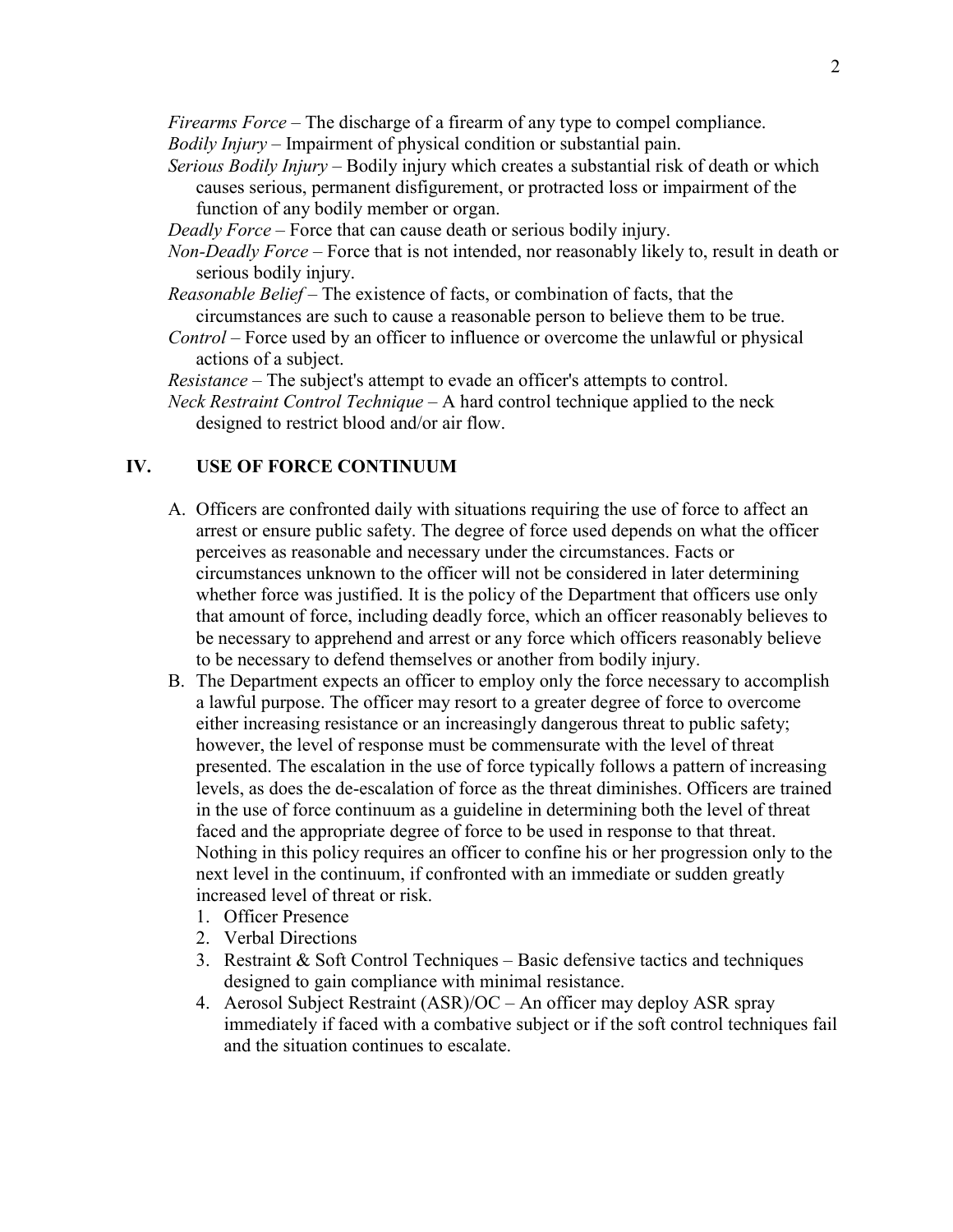- 5. TASER The TASER may be deployed if faced with a combative subject or if the soft control techniques fail and the situation continues to escalate.
- 6. Hard Control Techniques Defensive tactics designed to exert greater strength than the subject is expending utilizing department sanctioned tactics. Also includes impact weapons, specialty munitions, and K-9 (Canine).

Neck restraint control techniques are not authorized by the Scranton Police Department as a hard control technique.

7. Deadly Force

# **V. USE OF FORCE REQUIREMENTS AND PROCEDURES**

- A. General
	- 1. The Pennsylvania Crimes Code, Title 18, Chapter 5, "General Principles of Justification," describes those circumstances in which the use of force is justified. These provision, and the related case law, including Federal case law made binding on Pennsylvania through the 14th Amendment to the United States Constitution, shall establish the only legally binding restrictions regarding the use of force by Scranton Police Department personnel, as it relates to criminal or enforceable civil matters.
	- 2. Only the amount of force reasonably required to affect an arrest or control a person shall be utilized by the members of the Scranton Police Department, based upon the totality of circumstances known by the officer(s) at the time of the incident. The force used by an officer shall only be that which is required to overcome the resistance being offered by an offender. Clear and articulable facts shall be documented for the justification of the amount of force used to affect the arrest.
	- 3. Police officers may resort to deadly force to affect the arrest of an offender only when the officer reasonably believes that the action is in the defense of human life, including the officer's own life, or in defense of any person in imminent danger of serious bodily injury. An officer if possible, shall first give a verbal warning (ex. "Police, don't move!").
	- 4. This policy is consistent with Pennsylvania law and with the 1985 U.S. Supreme Court decision in Tennessee v. Garner.
	- 5. Members of this department shall not unnecessarily or unreasonably endanger themselves or the public in applying this policy to actual situations.
- B. Restrictions
	- 1. Deadly force will not be used when less force would be reasonably sufficient to affect an arrest.
	- 2. Deadly force should not be used when there is a substantial danger of injury to innocent bystanders.
	- 3. Officers will not discharge a firearm from or at a moving vehicle unless:
		- a. the officer reasonably believes that the occupant(s) of the vehicle are or are about to use deadly physical force against the officer or another person by means other than the vehicle; or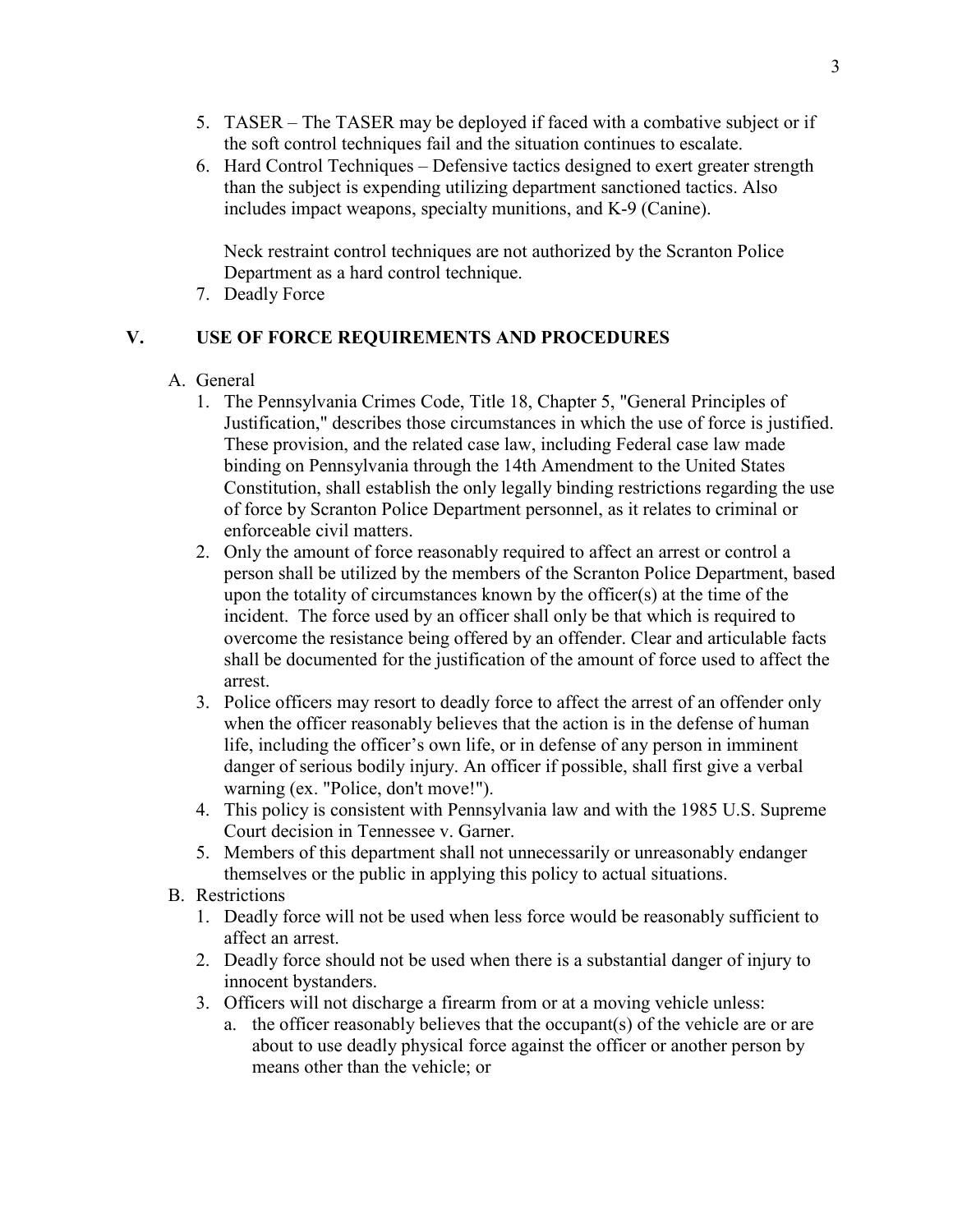- b. The vehicle is operated in a manner deliberately intended to strike an officer or another person, and all other reasonable means of defense have been exhausted (or are not present or practical), which includes moving out of the path of the vehicle.
- 4. Firearms shall not be discharged from a moving vehicle except in exigent circumstances. In these situations, an officer must have an articulable reason for this use of deadly force.
- 5. Officers shall not fire warning shots.
- 6. Officers normally may only arm themselves with or use weapons approved by the Department, as indicated in Policy 09-005 Firearms. An exception is in cases of extreme emergency where the officer's life or the life of another is in immediate danger; the officer may arm himself/herself with or use any weapon available until the circumstances creating such emergency are brought under control.
- C. Non-Deadly Physical Force
	- 1. Police officers need not cease or desist from efforts to make a lawful arrest because of resistance or threatened resistance to the arrest. Officers are justified in using force which they reasonably believe is necessary to defend themselves or others from bodily harm while making an arrest.
	- 2. Force should only be used as follows:
		- a. When an attempt is being made to affect an arrest and the suspect refuses to submit to the arrest and resisted the officer's efforts.
		- b. When officers are defending themselves or other persons from an attacker.
		- c. When "psychologically disturbed" persons are resisting efforts to be subdued.
		- d. In any other situation where officers deem it necessary to protect themselves, other person, or prevent efforts to defeat an arrest.
	- 3. Force shall not be used in a punitive manner and officers will discontinue its use when the offender stops resisting.
- D. Less-Lethal Weapons
	- 1. Only officers who have been trained by a certified instructor and approved to use department authorized less lethal weapons will be approved to carry such weapons. Officers are prohibited from carrying or using blackjacks, saps, weighted gloves, bludgeons, metal knuckles, switchblade knives, or nunchucks.
	- 2. Flashlights utilized by department members are for illumination purposes only. Their use as weapons, except in emergency situations, is prohibited.
	- 3. The purpose of OC spray is to subdue resisting subjects who pose a threat to the safety of the officer, themselves or another person. After OC is used on a subject, officers will administer appropriate first aid measures as per departmental training and policy.
	- 4. Chemical Munitions (CN or CS) will only be used by Departmental personnel specifically trained in its use. It may only be used with the authorization of the incident commander.
	- 5. The purpose of the TASER is to subdue resisting subjects who pose a threat to the safety of the officer, themselves or another person. The TASER shall only be utilized by officers who have been trained by the department in use of the TASER.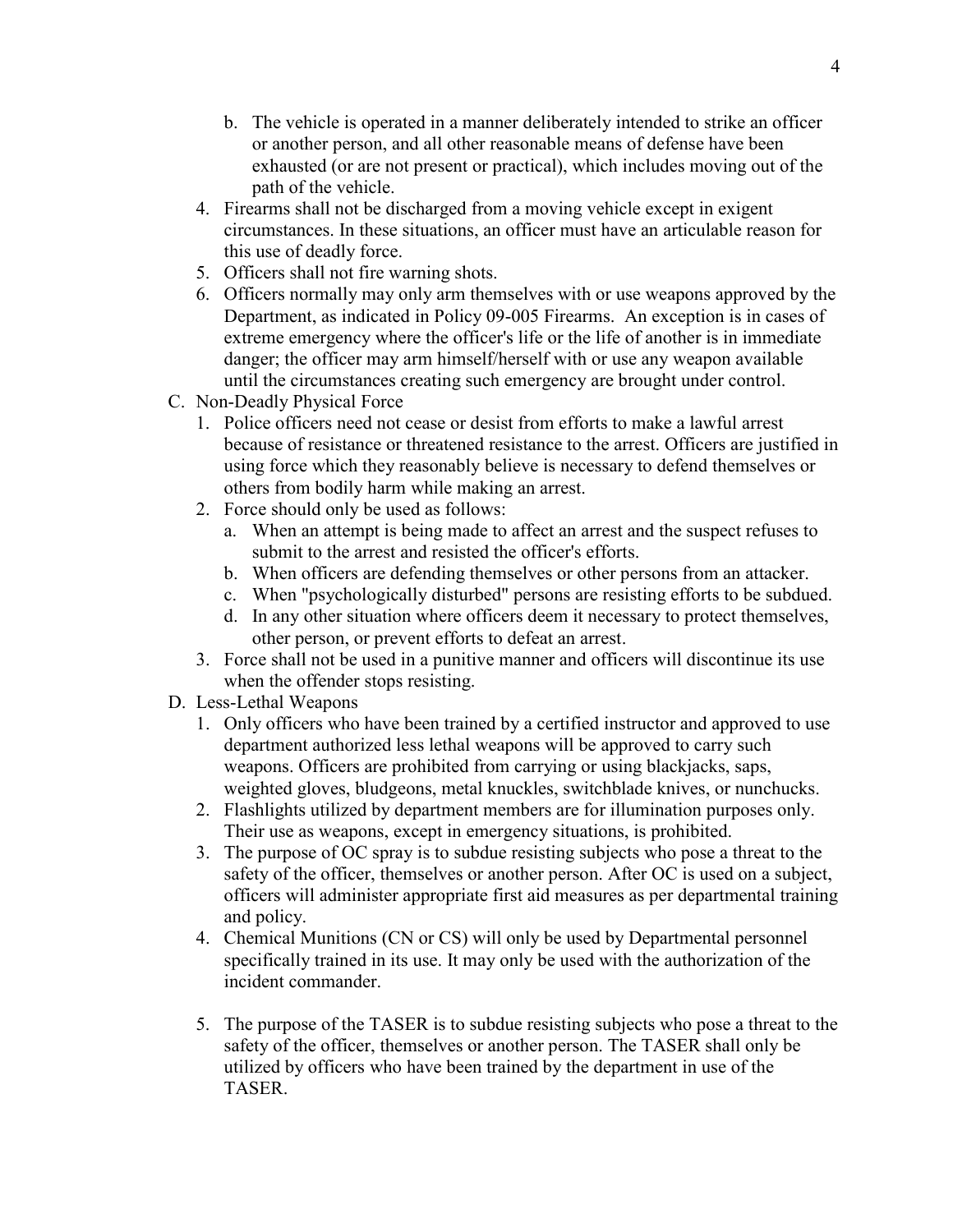- 6. Following exposure to a TASER, persons shall be transported to the hospital when:
	- a. They request medical attention.
	- b. They are struck in a sensitive area.
	- c. They do not appear to be recovering properly.
	- d. They have been energized more than three times.
	- e. They have been subjected to a continuous energy cycle of 15 seconds or more.
	- f. They exhibited signs of uncontrollable agitation or hyperactivity prior to being struck with the TASER.
- 7. An expandable baton or fixed baton may be used by an officer to subdue a violently resisting subject, in self-defense or in defense of another, if lesser methods have failed or in circumstances warranting its immediate use. Officers shall use the baton in accordance with the methods taught during certification.
- 8. Less Lethal Impact Munitions:
	- a. The purpose of the less lethal shotgun is to subdue resisting subjects who pose a threat to the safety of the officer, themselves or another person. The less lethal shotgun may be used to propel a round or device that is not normally lethal in nature. It is designed to offer an alternative to the use of deadly force when appropriate. The less lethal shotgun shall only be utilized by officers who have been trained and qualified by the department in use of the less lethal shotgun. The less lethal shotgun impact munitions may be used in a deadly force encounter to deliver deadly force when no other deadly force option is reasonably available to the officer.
	- b. Specialized weapons may be deployed by the SOG team during tactical operations in accordance with Policy 16-006 SOG Unit. These include diversionary devices, chemical munitions and/or impact munitions delivered by a 38mm or 40mm launcher or Pepperball.
- 9. The department recognizes that officers may receive training in various other techniques from external sources; however, officers are prohibited from deploying any technique not authorized by the department. This prohibition shall not apply to deadly force situations.
- E. Deadly Force
	- 1. The Pennsylvania Crimes Code, Title 18, Chapter 5, Section 508, Subsection (a), relating to "The Use of Force in Law Enforcement," provides for the lawful and justified use of deadly force by a police officer only when he/she believes that:
		- a. The action is in defense of human life, including the officer's own life, or in defense of any person in immediate danger of serious physical injury or death, or when he/she reasonably believes both that:
			- 1) Such force is necessary to prevent the arrest from being defeated by resistance or escape, and;
			- 2) The person to be arrested has committed or attempted a forcible felony or is attempting to escape and possesses a deadly weapon, or otherwise indicates that he/she will endanger human life or inflict serious bodily injury unless arrested without delay.
		- b. Shoot to Stop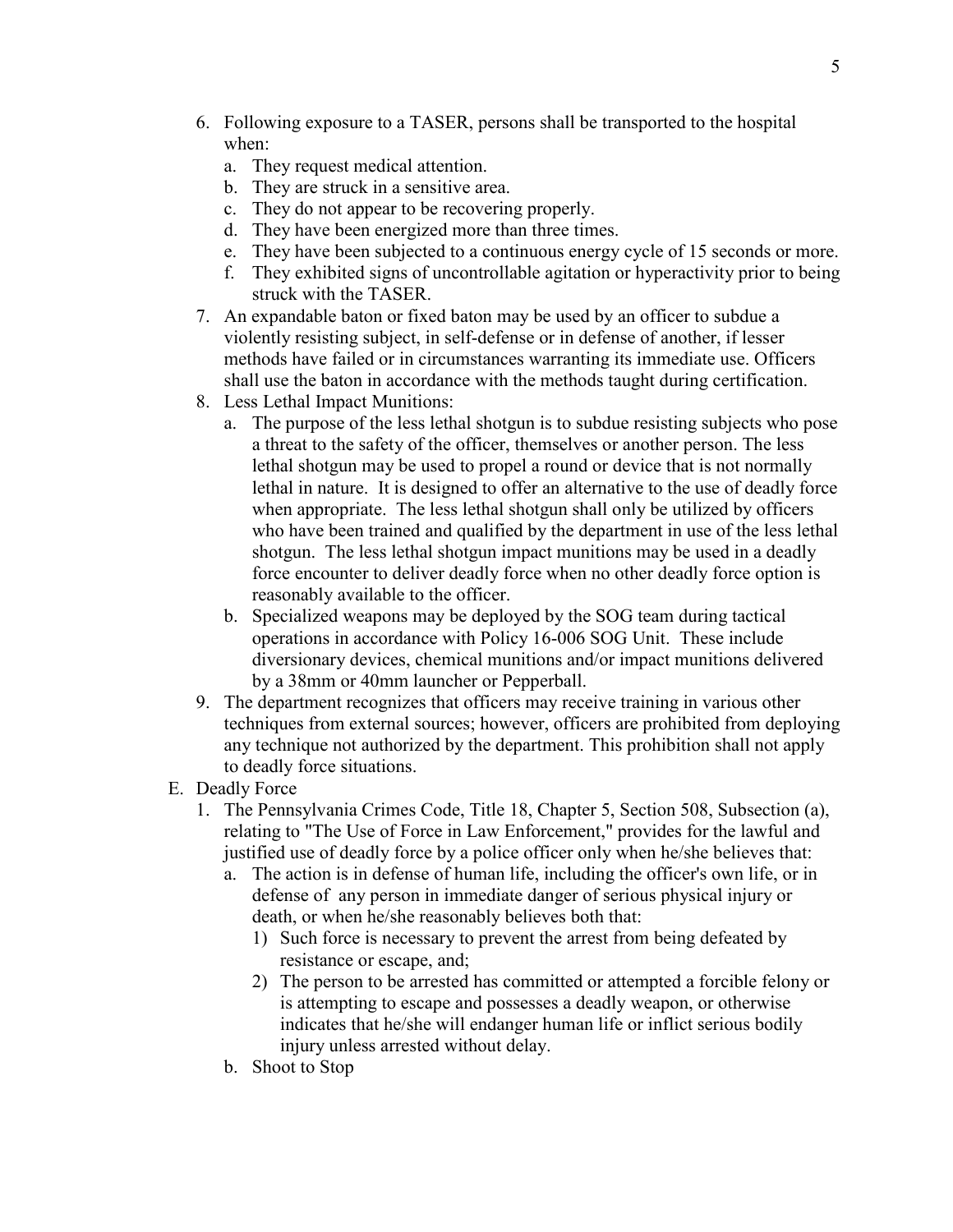- 1) Officers will fire their weapons to stop and incapacitate an assailant from completing a potentially deadly act as described in this policy.
- 2) For maximum stopping effectiveness and minimal danger to innocent bystanders, officers should shoot at "center body mass," or the largest body mass exposed.

## **VI. PROVIDING FIRST AID OR MEDICAL ASSISTANCE**

- A. Whenever an injury occurs, is suspected, or is alleged as a result of an officer's use of force, the officer shall immediately determine the physical condition of any injured person. If appropriate, the officer shall:
	- 1. Render first aid.
	- 2. Summon any necessary emergency medical help.
	- 3. Ensure the injured person is conveyed to an appropriate medical facility for treatment without unnecessary delay.
- B. OC Spray Exposure
	- 1. Remove the subject to a "fresh air" location.
	- 2. Flush the area with cool, clear water.
	- 3. If the officer believes the subject needs additional medical attention or if the subject requests medical attention, the officer shall immediately summon an ambulance or transport the subject to the hospital.
	- 4. Officers requiring treatment shall follow the same procedure as for duty-related injuries.
- C. Referral/Transport for Medical Attention
	- 1. Arresting and transporting officers shall ask prisoners whether they are injured or ill.
	- 2. A suspect shall be examined by an appropriate health care provider prior to interrogation or prisoner processing for purposes of detention when suffering from or complaining of injury or illness or when, among other circumstances, the individual:
		- a. is struck on the head with an impact weapon or other hard object;
		- b. is restrained about the neck or throat;
		- c. is struck with a less-lethal weapon projectile such as beanbag round, taser, stingball, pepperball; or
		- d. is bitten by a police canine.
	- 3. Any injured prisoner shall not be admitted to or held in Detention without being examined and released by a physician or qualified health care provider:
		- a. Whenever there is doubt concerning need for medical attention, it should be resolved through examination of the subject by an appropriate health care provider.
		- b. Refusal of treatment shall be documented and verified by the officer and attending physician or health care provider. The refusal of treatment shall be documented in the officer's initial and, when applicable, use of force reports.

# **VII. REPORTING USE OF FORCE INCIDENTS**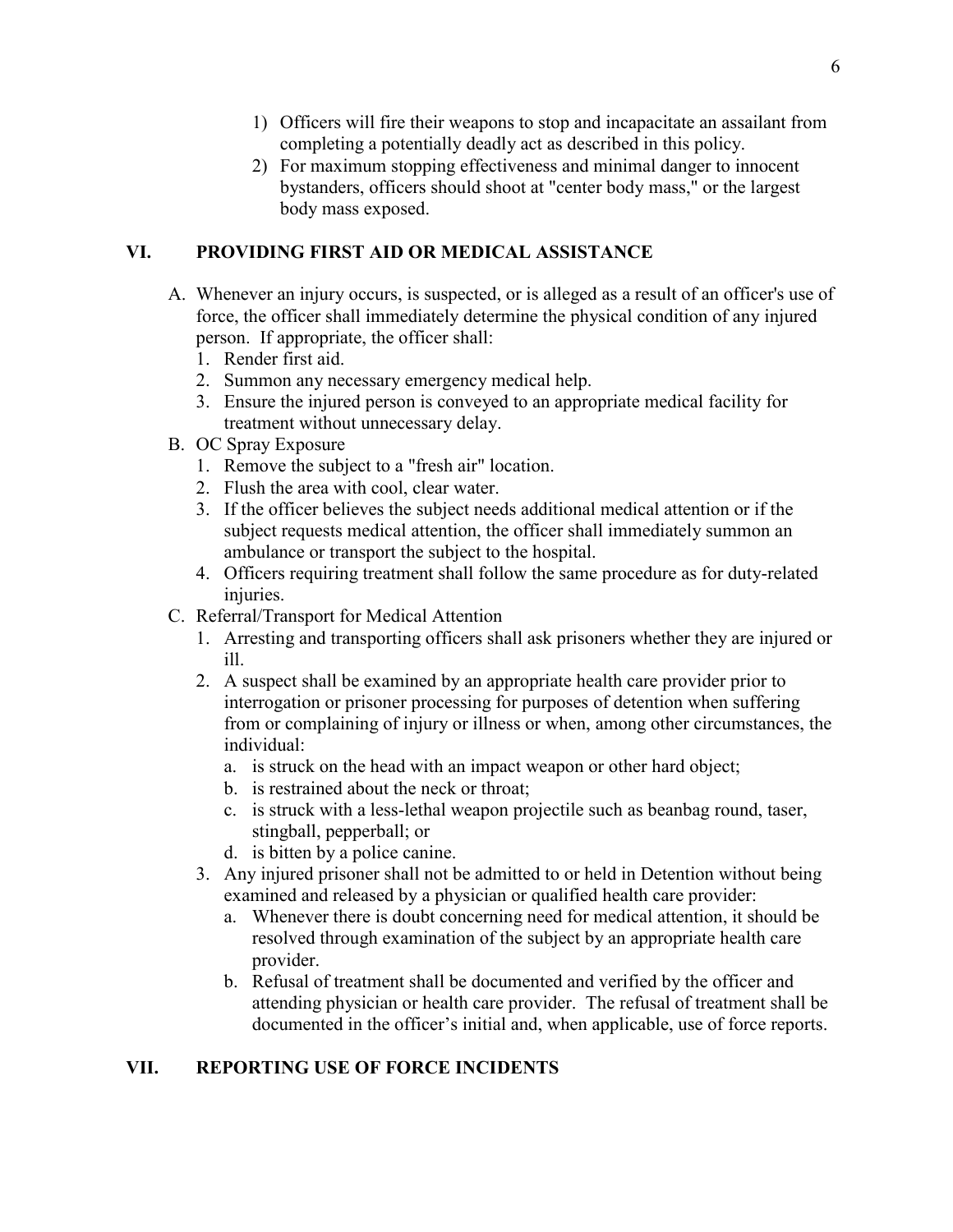- A. Responsibility for Reporting
	- 1. Officers shall make an immediate verbal report to their supervisors following any use of force and complete a case report for the incident. Officers shall check the appropriate selections in the "Police Action Taken" field as well as the subject "Injury Info" field.
	- 2. Each officer who uses force in an incident shall be included in the written case report. Assisting officers who use force shall each complete a supplemental report.
	- 3. It shall be the responsibility of any and all officers that witness a use of force to verbally report the incident to a supervisor.
- B. Reporting Requirements/Use of Force Report
	- 1. Officers shall complete a Departmental Response to Resistance report prior to the end of their shift whenever they:
		- a. Discharge a firearm for other than training or recreational purposes. EXCEPTION: Firearm discharges for the destruction of an animal shall be documented by a departmental case report.
		- b. Take an action that results in, or is alleged to have resulted in, injury to or the death of another person.
		- c. Apply force through the use of lethal or less lethal weapons.
		- d. Use physical force, or is alleged to have used physical force, to another person.
	- 2. In the event multiple officers are involved in a use of force incident as described above the initial responding officer, unless otherwise directed by a supervisor, will be responsible for reporting the incident. In the event of officers from multiple agencies being involved in a use of force incident as described above, and the incident occurs within the jurisdiction of the Scranton Police Department, the initial responding officer will be responsible for reporting the incident. If the incident falls under the jurisdiction of another agency the initial responding officer will complete a response to resistance report.
	- 3. Actions found to indicate non-compliance with this policy may be directed for follow-up consideration with one or more of the following actions, depending on the circumstances:
		- a. Remedial training.
		- b. Internal Review and/or investigation.
		- c. Disciplinary action.
	- 4. All use-of-force reports shall specify the actions of the suspect that necessitated the use of force, the reasons why the officer used force, as well as any suspect complaints of injury, medical treatment received, or refusal of medical treatment.
	- 5. Officers shall notify his/her immediate supervisor when an arrestee has an injury, whether from the use of force or otherwise, and/or complains of pain and/or injury.
	- 6. The arresting officer shall notify transporting officers if force was used on the arrestee, or if the arrestee has an injury and/or complaint of pain.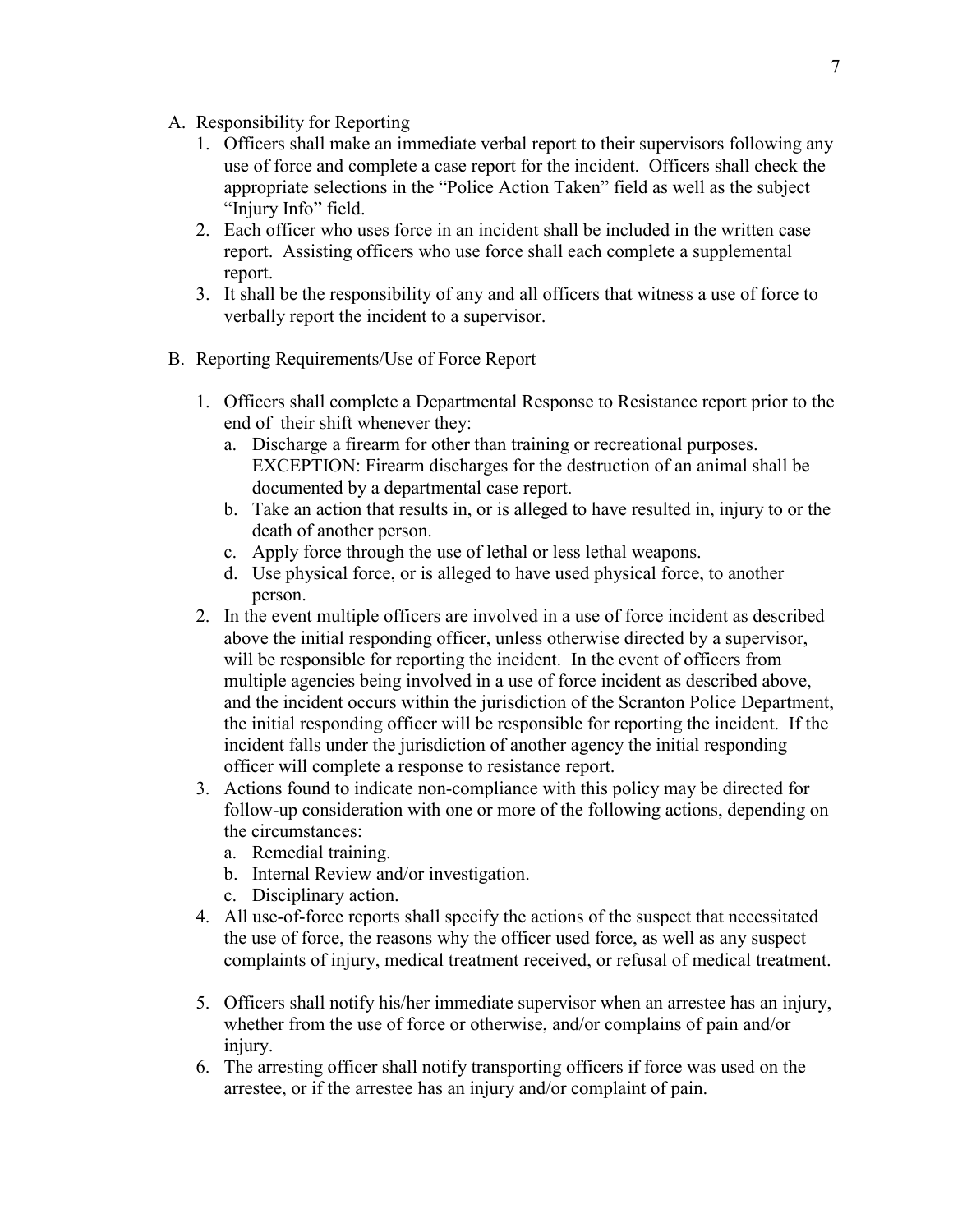- 7. Photographs of any injuries, injury sites, or reported injury sites shall be taken unless in a sensitive area designated as the genitals or female breast area.
- 8. Supervisors shall investigate and report on uses of force as directed in Section VIII of this policy.
- 9. The completed report will be reviewed by the Chief of Police or his/her designee.

## **VIII. POST-INCIDENT INVESTIGATION AND SUPERVISORY REQUIREMENTS**

- A. Investigation Requirements
	- 1. As soon as practical following officer-involved deadly force incident, regardless of the location or on-duty/off-duty status, the officer shall notify, or cause to be notified, the Scranton Police Department shift supervisor of the occurrence.
	- 2. Upon notification by the officer, or another person, of an occurrence specified under this section, the shift commander shall notify the Division Commander who shall then notify the Chief of Police.
	- 3. A complete investigation will be conducted into any discharge of a firearm in the line of duty, except when firing to destroy a wounded or suspected rabid animal or on the police firing range, unless an injury results from such discharges. This includes both on and off-duty incidents.
- B. Supervisory Responsibilities
	- 1. An officer's immediate supervisor shall be summoned and shall respond to any incident of use of force on a priority basis. In any instance of use of force, the supervisor shall conduct a cursory investigation of the use of force incident and shall;
		- a. ensure that the appropriate officers complete a use-of-force report.
		- b. shall notify the shift commander in cases involving injury or complaint of injury, hospitalization, or death of a person resulting or allegedly resulting from an officer's use of force.
		- c. the shift commander shall notify the patrol commander when death or injury is alleged to have occurred as the result of an officer's use of force.
- C. Removal of Officer from Line Duty Assignment Pending Administrative Review
	- 1. Officers that are involved in use of force incidents resulting in death or serious bodily injury shall not be required to give a formal and/or detailed statement for the first 48 hours. However, he or she shall be required to give a basic synopsis of the incident to aid in the initial investigation.
	- 2. When death or serious injury has resulted from an officer's use of force, that officer will, as soon as practical, be released from field duty by the Chief of Police pending a full investigation into the incident by the department.
	- 3. During the period of time an investigation into the incident is being conducted, the Chief of Police may, at his option, assign the officer involved to office related duties. Such relief from duty shall not be considered a suspension or disciplinary action taken against the officer, but rather an administrative course of action relieving the officer from further performance of field duties while undergoing the